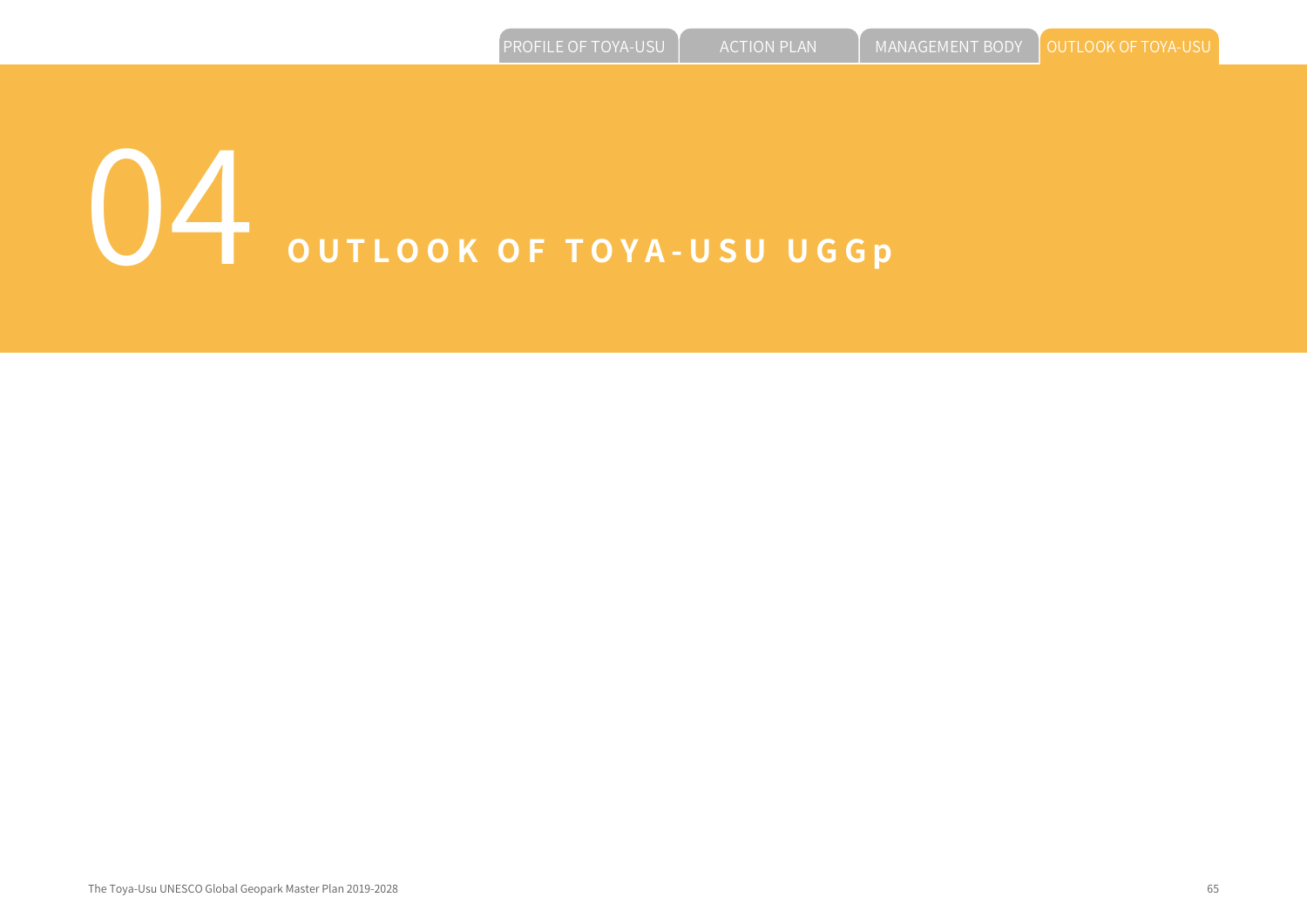# **04-1 Role of a UNESCO Global Geopark**

#### **04-1-1 Crireria for UNESCO Global Geopark**

 The criteria for UNESCO Global Geopark certification are as follows.

Statutes and Operational Guidelines of the UNESCO Global Geoparks

(i) UNESCO Global Geoparks must be single, unified geographical areas where sites and landscapes of international geological significance are managed with a holistic concept of protection, education, research and sustainable development. A UNESCO Global Geopark must have a clearly defined border, be of adequate size to fulfil its functions and contain geological heritage of international significance as independently verified by scientific professionals.

 (ii) UNESCO Global Geoparks should use that heritage, in connection with all other aspects of that area' s natural and cultural heritage, to promote awareness of key issues facing society in the context of the dynamic planet we all live on, including but not limited to increasing knowledge and understanding of: geoprocesses; geohazards; climate change; the need for the sustainable use of Earth' s natural resources; the evolution of life and the

empowerment of indigenous peoples.

(iii) UNESCO Global Geoparks should be areas with a management body having legal existence recognized under national legislation. The management bodies should be appropriately equipped to adequately address the area of the UNESCO Global Geopark in its entirety.

(iv) In the case where an applying area overlaps with another UNESCO designated site, such as a World Heritage Site or Biosphere Reserve, the request must be clearly justified and evidence must be provided for how UNESCO Global Geopark status will add value by being both independently branded and in synergy with the other designations.

(v) UNESCO Global Geoparks should actively involve local communities and indigenous peoples as key stakeholders in the Geopark. In partnership with local communities, a co-management plan needs to be drafted and implemented that provides for the social and economic needs of local populations, protects the landscape in which they live and conserves their cultural identity. It is recommended that all relevant local and regional actors and authorities be represented in the management of a UNESCO Global Geopark. Local and indigenous knowledge, practice and management systems should be included, alongside science, in the planning and management of the area.

(vi) UNESCO Global Geoparks are encouraged to share their experience and advice and to undertake joint projects within the GGN. Membership of GGN is obligatory.

(vii) A UNESCO Global Geopark must respect local and national laws relating to the protection of geological heritage. The defining geological heritage sites within a UNESCO Global Geopark must be legally protected in advance of any application. At the same time, a UNESCO Global Geopark should be used as leverage for promoting 38 C/14 Annex II page 3 the protection of geological heritage locally and nationally. The management body must not participate directly in the sale of geological objects such as fossils, minerals, polished rocks and ornamental rocks of the type normally found in so-called "rockshops" within the UNESCO Global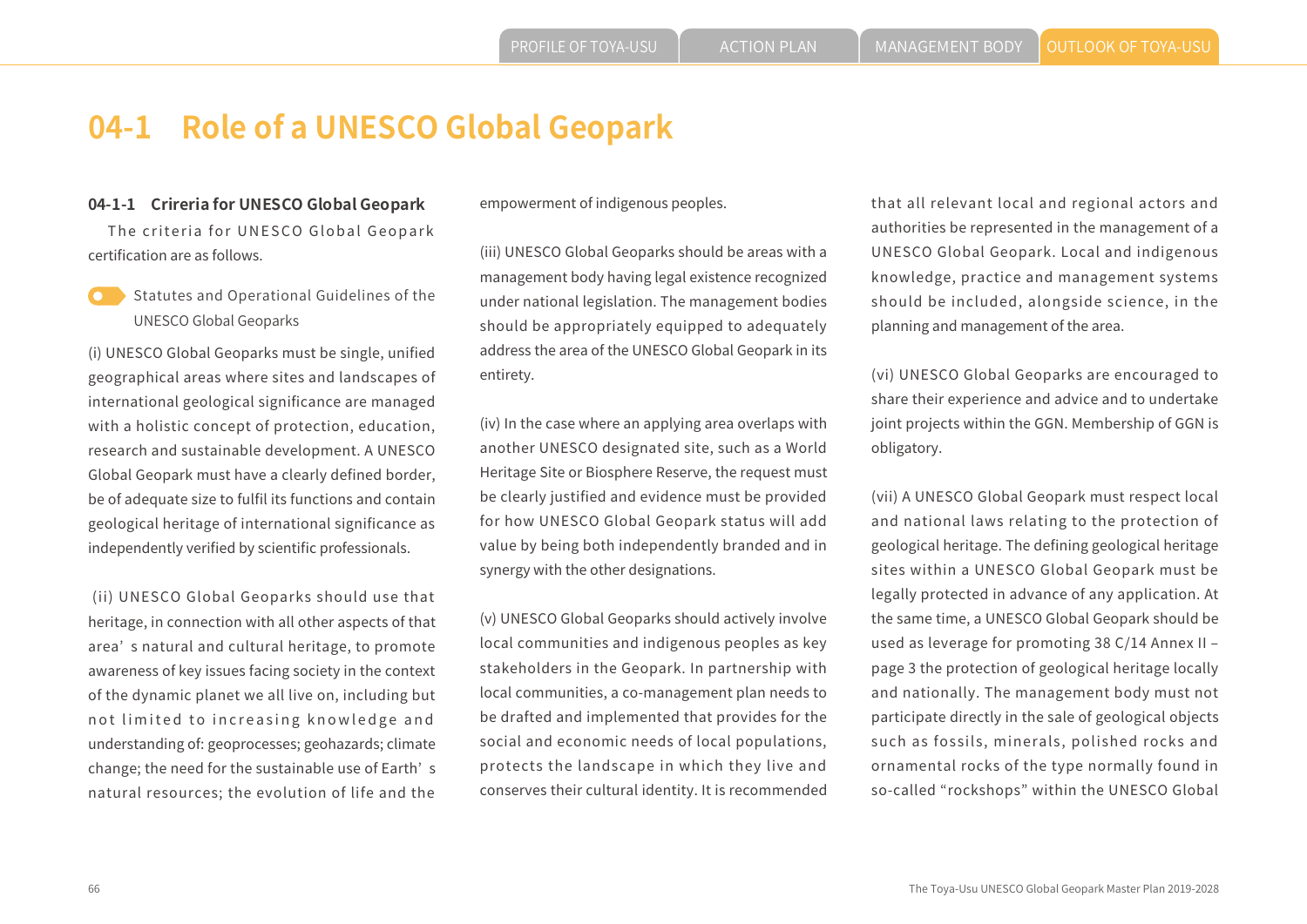Geopark (regardless of their origin) and should actively discourage unsustainable trade in geological materials as a whole. Where clearly justified as a responsible activity and as part of delivering the most effective and sustainable means of site management, it may permit sustainable collecting of geological materials for scientific and educational purposes from naturally renewable sites within the UNESCO Global Geopark. Trade of geological materials based on such a system may be tolerated in exceptional circumstances, provided it is clearly and publicly explained, justified and monitored as the best option for the Global Geopark in relation to local circumstances. Such circumstances will be subject to approval by the UNESCO Global Geoparks Council on a case by case basis.

(viii) These criteria are verified through checklists for evaluation and revalidation.



8th International Conference on UNESCO Global Geoparks at the Adamello-Brenta UGGp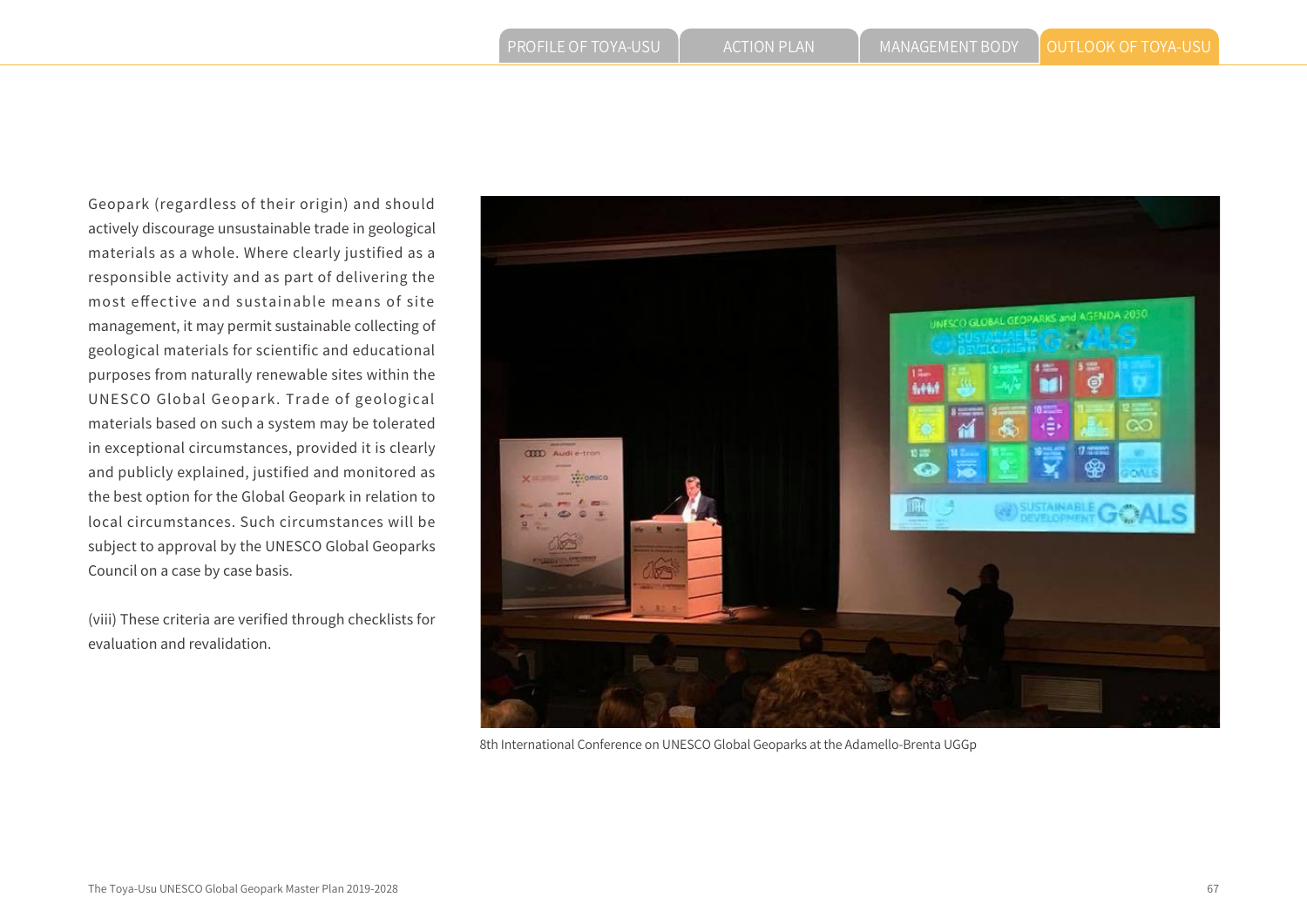# **04-2 Sustainable Development Goals (SDGs)**

#### **04-2-1 What are SDGs?**

 Sustainable Development Goals (SDGs) are action guidelines proposed by the United Nations. There are 17 goals and 169 targets. Geoparks are strongly recommended to work in line with the SDGs, as the Geopark programme is under UNESCO.

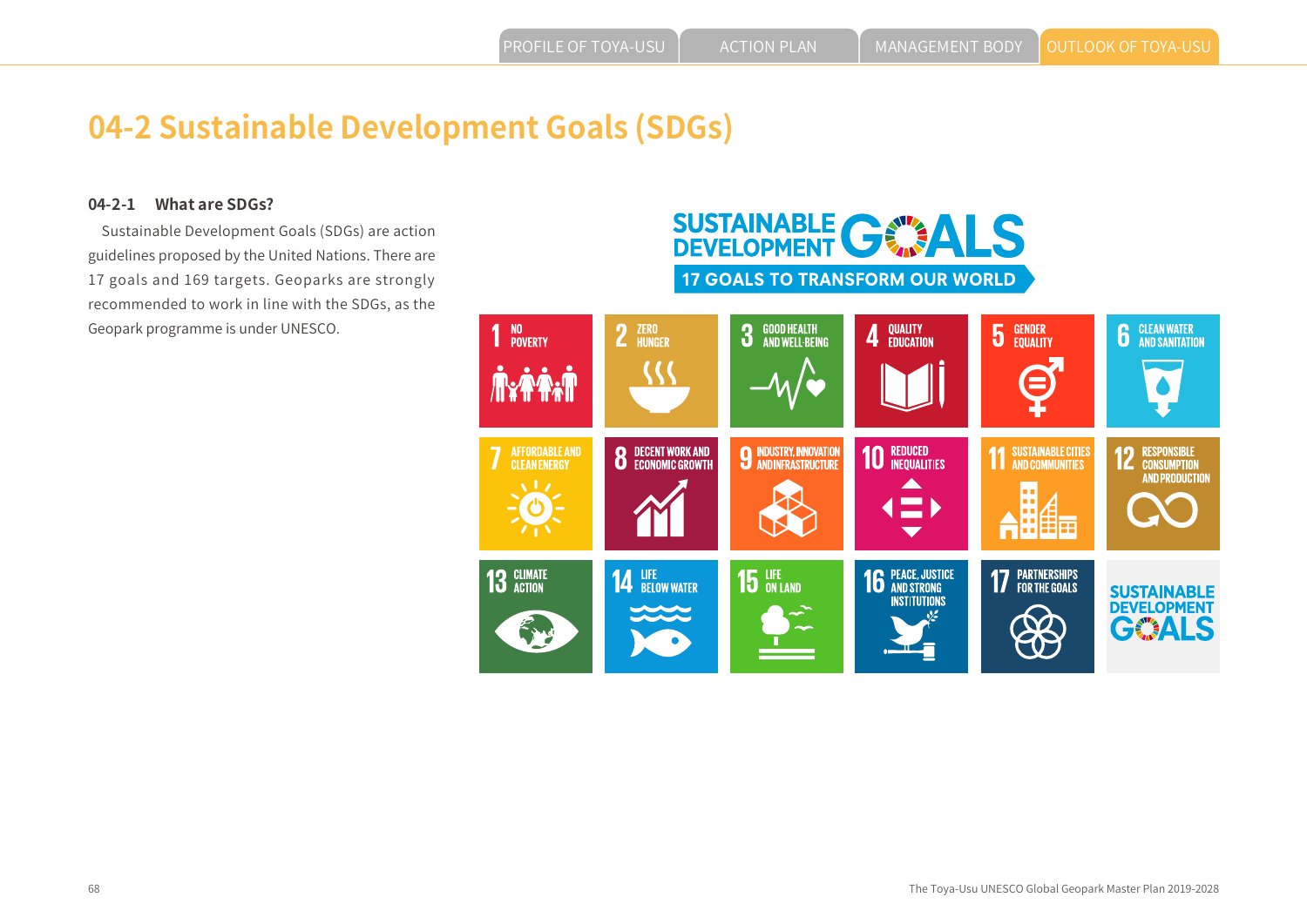#### **04-2-2 Targets that Toya-Usu UGGp** [ACTION = Toya-Usu UGGp actions, either ongoing or planned]

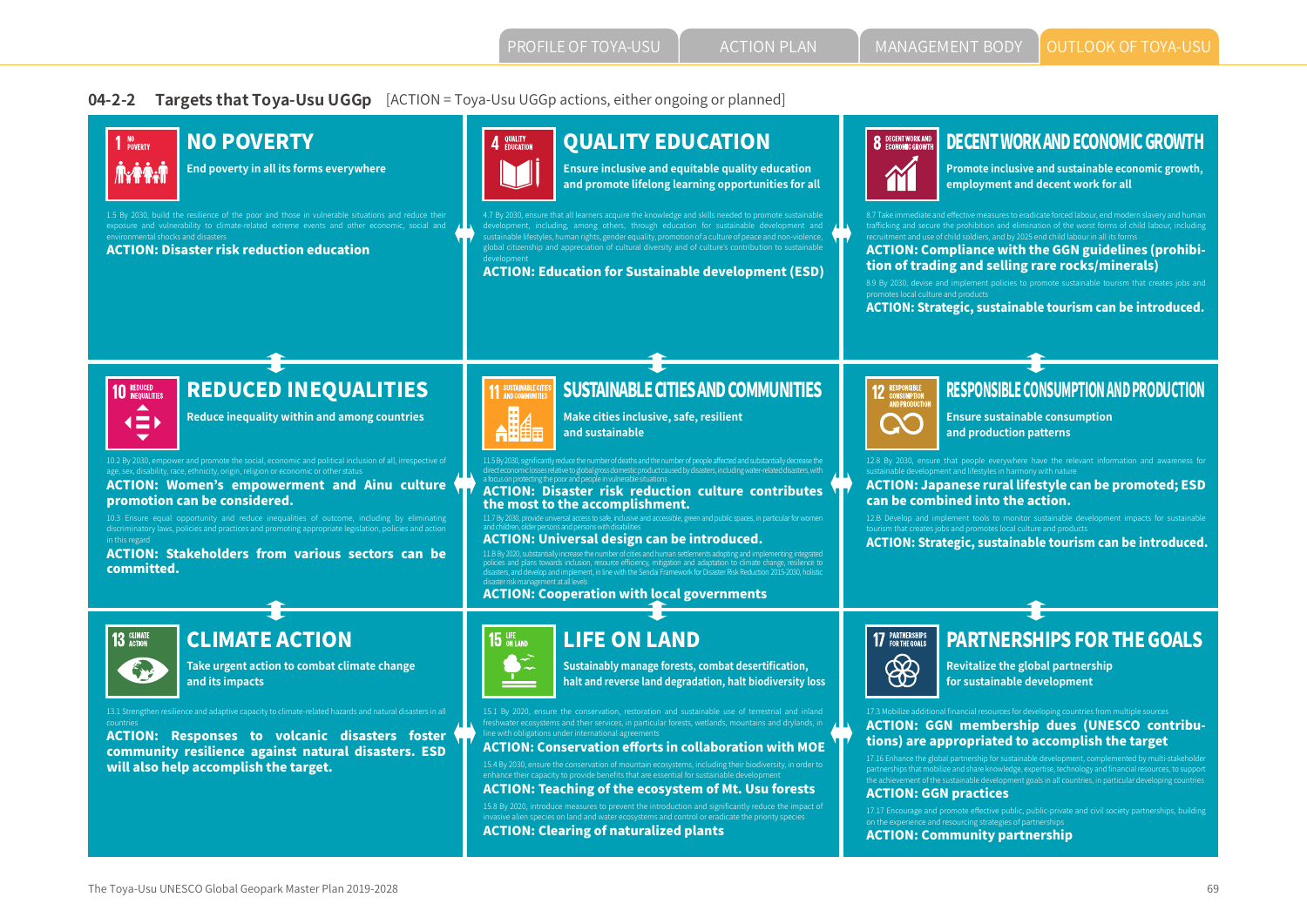# **04-3 Future Visions**

#### **4-3-1 Practices to date**

 The inception of the UGGp dates back to 2000, when the municipalities' reconstruction measures included an 'eco-museum' concept after Mount Usu erupted in March of that year. This concept led to the Global Geopark status in 2009. Over the past decade, the UGGp has taken the following historical path.



- 2000 **Mount Usu erupts** with no casualties. 23 billion JPY economic loss.
- 2001 The Organising Committee for the Lake Toya Area Eco-museum\*' is established within the Laketopia 21 framework\*<sup>4</sup>.
- 2004 Global Geopark Network (GGN) is established with the support of UNESCO
- 2006 Laketopia 21 is dissolved to form the Lake Toya Area Eco-museum Council.
- 2007 The Japan Geopark Liaison Council is established.
- 2008 The Toya Caldera and Usu Volcano Geopark scientific validation committee is established under the Lake Toya Area Ecomuseum Council.

September: JGC Evalution is made.

December: Authorization as the first Japanese Geopark is given.

2009 The Japan Geopark Liaison Council is restructured into the Japanese Geoparks Network (JGN).

July: Global Geoparks Network (GGN) Evaluation is made

- 22 August: Authorisation as **a member of Global Geoparks Netowork** is given.
- 2010 The Toya Caldera and Usu Volcano Geopark Council is established in February.
- 2012 JGN revalidation is made.  $\rightarrow$  'Green Card for Japanese Geopark status'
- 2013 GGN revalidation is made. → '**Green Card**'
- 2015 The Geopark becomes an official UNESCO programme.
- 2016 JGN revalidation is made.  $\rightarrow$  'Green Card for Japanese Geopark status'
- 2017 UGGp revalidation is made. → '**Yellow Card**'
- 2018 JGN revalidation is made. → 'Green Card for Japanese Geopark status'
- 2019 **UGGp Revalidation will be made.**

#### \*1 **Laketopia 21**

#### An organization of six municipalities located around Lake Toya, established in 1983. The purposes were to examine local resource availability and effective utilisation and to lobby prefectural/national governments for community development.

#### \*2 **Eco museum**

 A community-oriented regional development project. Under the eco-museum concept, the whole community is defined as 'roof-free museum', and local nature, culture and lifestyle are defined as 'exhibits'.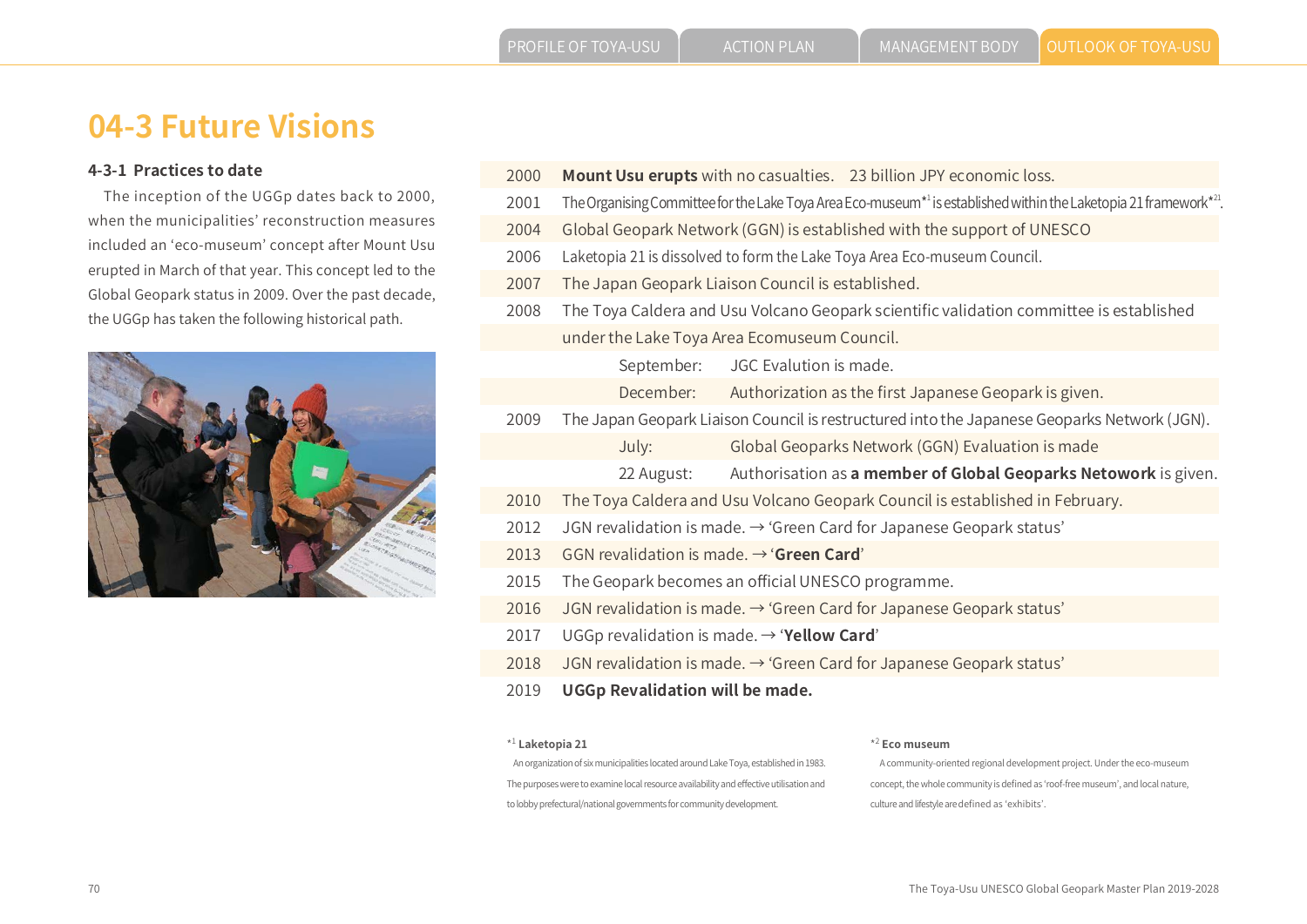# **Strengths:**

Collaboration among municipalities works excellently, achieving resilient management. It's practices are public and trustworthy, so it is easy to obtain the understanding and cooperation of third parties. The UGGp status enables a rich selection of public projects and programmes in education and disaster risk reduction.



#### **Weaknesses:**

 Without the express use of a bottom-up approach, practices are likely to be entirely government-oriented. Mostly financed by municipalities, the practices always need to demonstrate public benefit, which may limit the potential of the practices. Also, it makes it difficult to earn profits from projects that may compete with private enterprise.

# **04-3-3 Toya-Usu UGGp in 2030: Overview and specific goals (geology, landscape protection, tourism, primary industries, etc.)**

 By 2030, the final year of the SDGs, the UGGp wants to be a place where everyday life is fulfilling and rewarding. The Master Plan gives an overview of the **Strengths Example 2018** UGGp in 2030 and the actions to be taken.



**04-3-2 Strengths and Weaknesses of the** 

 The UGGp is managed by the four municipalities that cover the UGGp area. Given that the Geopark programme serves the public, the four municipalities assign secretariat staff and cover most of the management costs. The UGGp management does not earn money from the admission fees or guided tour fees that are commonly levied at overseas Geoparks. Under these circumstances, the Strengths and Weaknesses of the UGGp management are as follows.

**current management institution**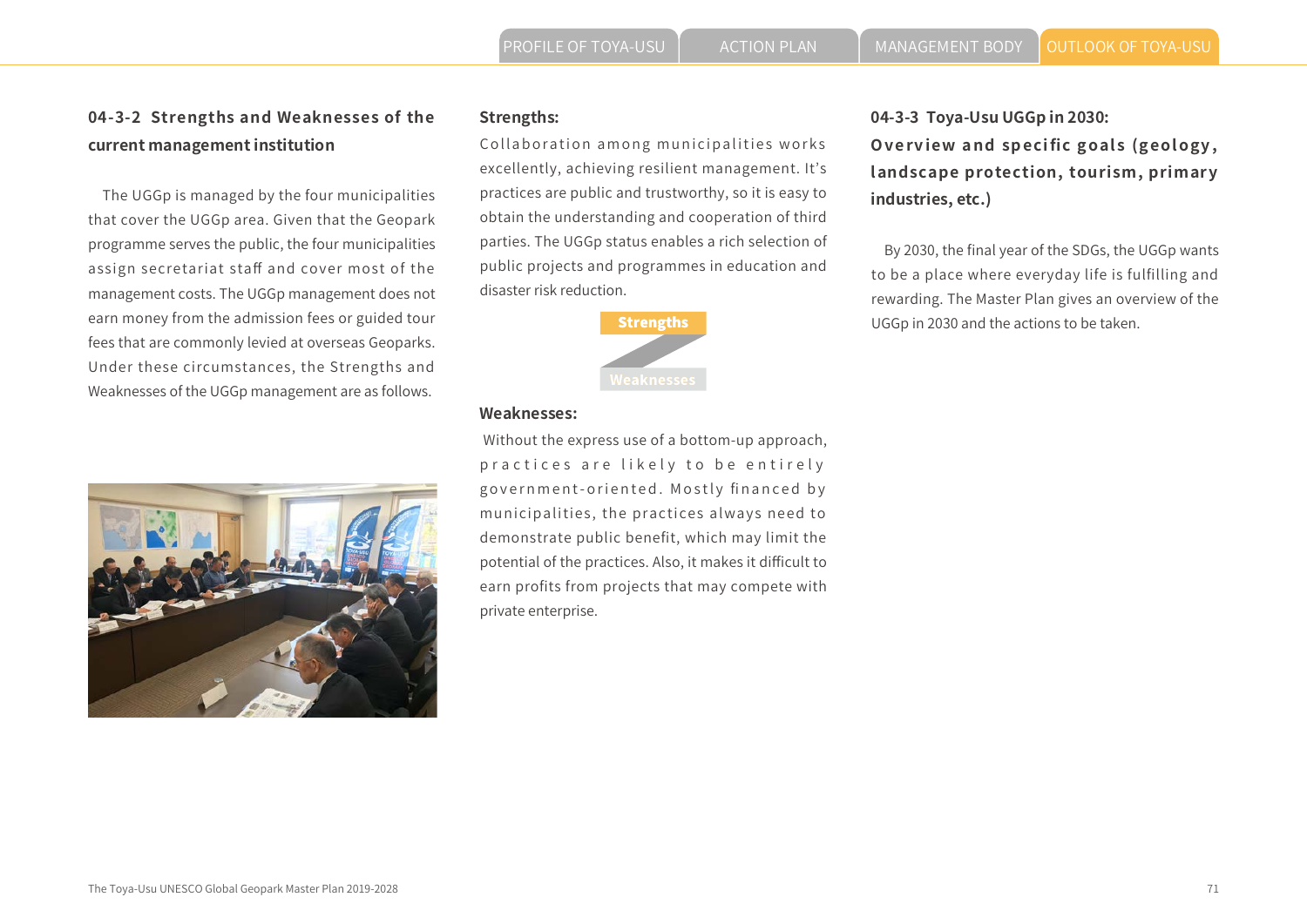

#### **- Research and Conservation -**

*Overview* Scientific findings are applied to better prepare people for volcanic eruptions and to scientifically elucidate the geological system that ensures bountiful harvests. Geosites are tourist spots and fields for learning by communities. They are frequented by many visitors.

**→ Action** Domestic and international scientists and students, Volcano Meisters and other residents will continue their research. The public, private and academic sectors will work together to promote the findings to ensure that the value of the UGGp is accurately assessed. The UGGp will establish a system that allows the scholarly significance of the Toya-Usu UGGp and its sustainable conservation guidelines to be shared among local people and outside visitors.



#### **- Disaster Risk Reduction -**

*Overview* Under the principle that the area shall remain well-prepared for eruptions with no casualties, the UGGp continues efforts to ensure that each resident lives safely and comfortably near Mount Usu. Know-how of the UGGp is widely shared with other volcanic regions of the world, which motivates active interactions. If Mount Usu erupts, the UGGp area will engage in practices to mitigate damages significantly.

**→ Action** The UGGp will continue to sophisticate the disaster risk reduction culture in the area. Its efforts will include fostering more leaders in disaster preparedness (e.g., Volcano Meisters) and achieving a safe, volcano-resilient society through the collaboration of the public, private, academic and media sectors.



**- Education at School and in the Society -** *Overview* Local children are the best presenters of the area, and they know best about its local charms.

**→ Action** The UGGp will foster an environment where children learn from an early age about volcanic threats and benefits, and where they become familiar with local harvests of land and sea, so that they are interested in the relationship between the volcano and the yields from the volcano. In this way they will come to cherish their hometowns. Also, the UGGp will promote extended-stay field trip tours to encourage interactions between local children and visiting counterparts.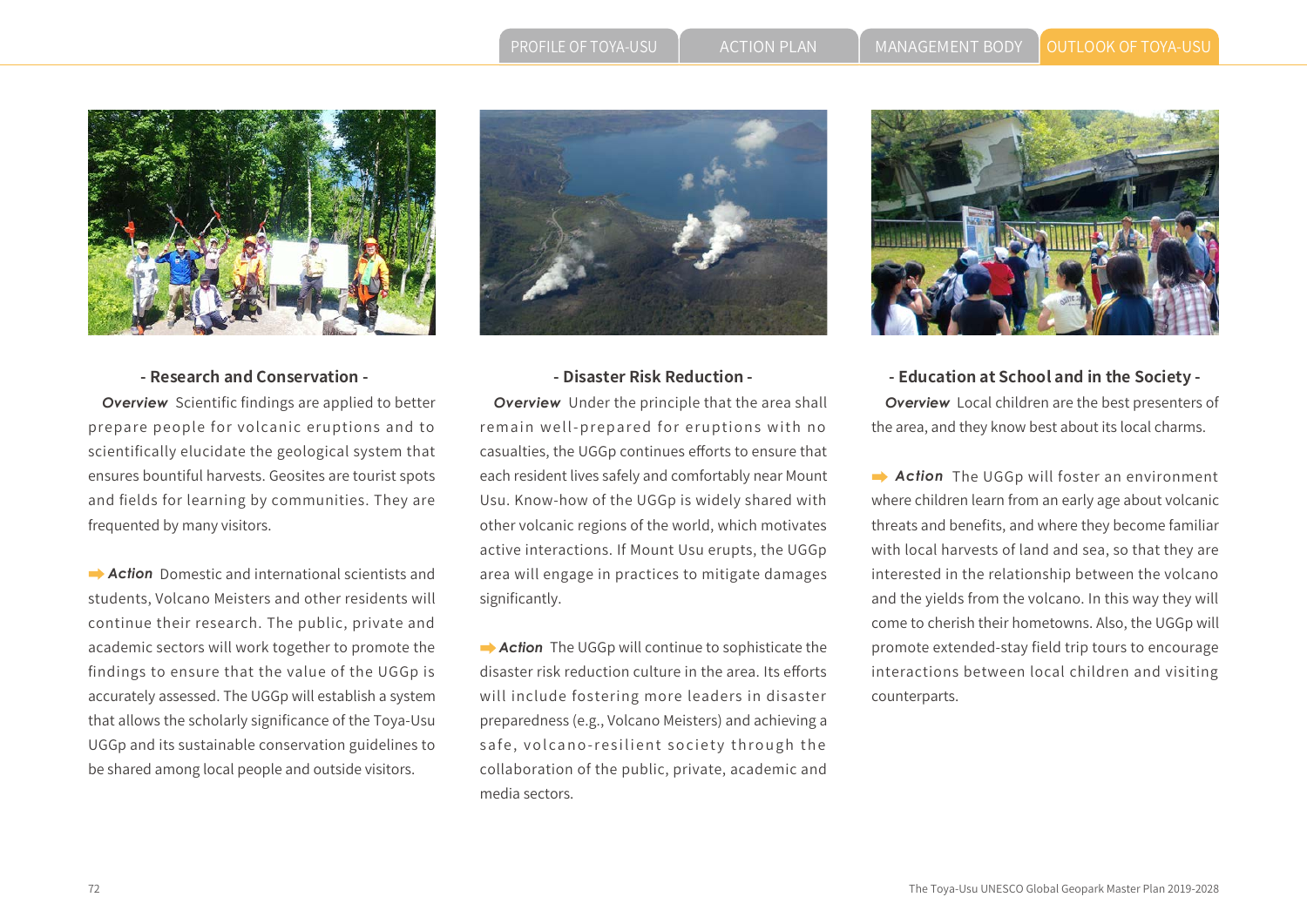PROFILE OF TOYA-USU  $\left.\left.\right| \right.$  ACTION PLAN  $\left.\left.\right|$  MANAGEMENT BODY  $\left.\right|$  OUTLOOK OF TOYA-USU





#### **- Geotourism -**

*Overview* There is stable tourist traffic all across the year. Some tourists are attracted by the unique value of the UGGp and return on repeat visits, while others have not experienced volcanic disasters at home but are attracted by the area as a destination where they can feel the earth changing all the time, and so they come to see it. Extended-stay geotourism is popular among people who like to stay long-term for sightseeing in the UGGp and its environs.

 *Action* The UGGp will remain responsive to the trends of the time and will design various activities and tours that capitalise on the attractions of the area. Also, the UGGp will continue to train tour guides and improve their skills so that visitors will be properly served. The UGGp will also develop resources for new and revised programmes, including improvements to extended-stay field trip routes.

## **- Business Cooperation and Local Revitalisation -**

*Overview* Geopark practices motivate local businesses to secure new customers and to engage in stable, productive business. This makes for a vibrant community whose residents are proud of it.

 *Action* Local people in all the municipalities will collaborate to promote the appeal of local specialities and other attractions of the UGGp.



#### **- Networking -**

*Overview* The UGGp has earned high name recognition, and there are many fans outside the area. The UGGp enjoys benefits from networking with many different UGGps. There is an increasing number of Geoparks in Hokkaido, too. Networking has given us stimulating new discoveries and an objective viewpoint to review the advantages of the UGGp. This has led to attractive community-building, with all locals connected in loving hometowns.

 *Action* The UGGp will actively promote the attractiveness of the area, thereby enhancing domestic and international networks in terms of volcanos and Geoparks. The UGGp will share all its practices and issues with network members, and it will capitalise on and introduce those shared ideas into new practice and other business.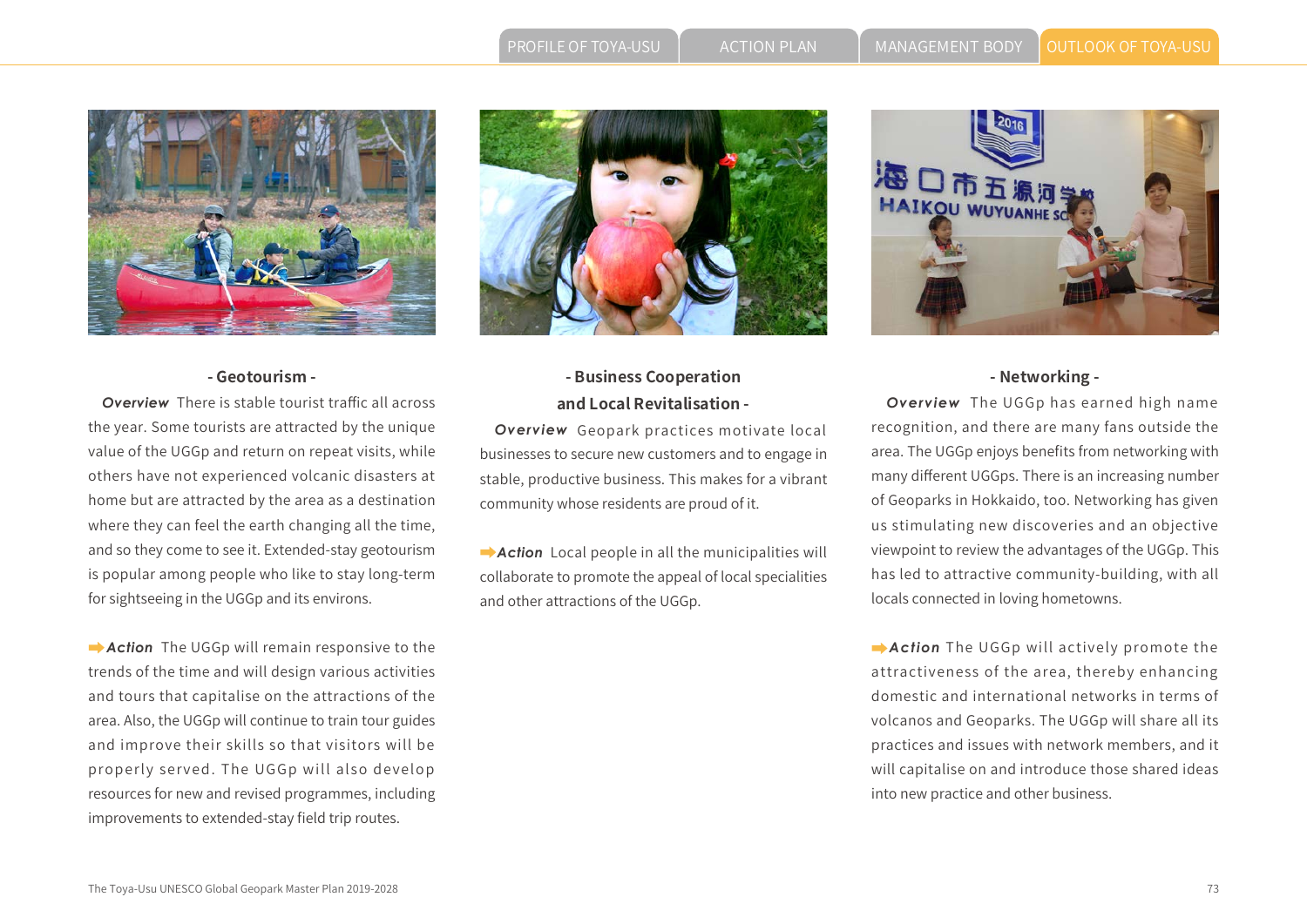#### **04-4-1 Projects from 2019 to 2022**

(Note: This section will be renewed every four years following the UGGp revalidation. The terms of the projects will begin in the year of revalidation.)

 Towards our goals in the UGGp Sustainable Development Policies (see p. 28), the Toya-Usu UGGp will continue to pursue existing programmes that have been effective in practice and reputation, while introducing the following priority projects between 2019 and 2022.

### **Disaster Risk Reduction Education Empowerment (DRR-E) Project**

 This project aims to familiarise every school in the UGGp area with education on Geoparks and volcanic disaster risk reduction. The UGGp will enhance and enrich activities available to local schools by creating outdoor learning textbooks and Volcano Meister lectures.

## **Disaster Risk Reduction Culture Global (DRR-G) Project**

 The disaster risk reduction culture and the Volcano Meister system, two best practices of the UGGp, will be introduced and promoted globally, in cooperation with the DRR working groups in GGN and APGN.

#### **Total Destination Development (TDD) Project**

 This project is designed to develop tour routes and activities that cover the whole of the Toya-Usu UGGp by reorganising existing information on nature, history, and tangible and intangible culture, as well as geoscientific information on the area before the birth of Lake Toya. Geosites/related sites, transport to those sites (public transport, rental cars, bicycles) and activities will be reintegrated, and these will be promoted online and in multilingual brochures.

## **UGGp-brand Inbound Promotion (BIP) Project**

 Leveraging the status of the area as an international tourist destination, the project is intended to promote the UNESCO Global Geopark brand and value to overseas tourists. Existing promotional materials, tools and other media will be used more effectively in branding campaigns of UGGps in the world.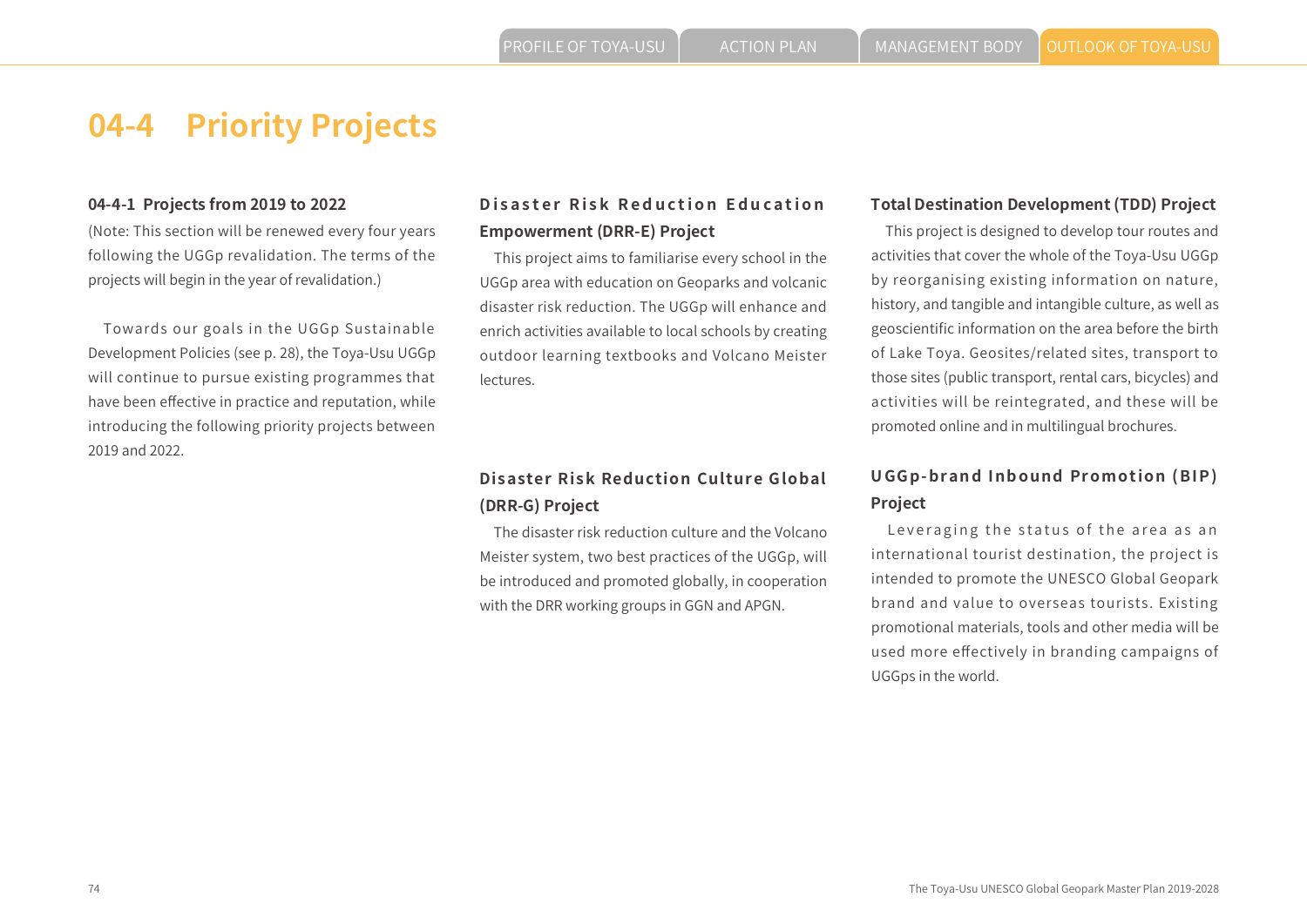

 In Japan, there are many Geoparks featuring the changing earth, including earthquakes or volcanic eruptions. We can say that, with a history of nine volcanic eruptions over the past 350 years, the Toya-Usu UNESCO Global Geopark is a leader of these Japanese Geoparks. In practice, the Toya-Usu UGGp firmly holds the principles to embrace and maximize the volcano's blessings, and to realize the 'coexistence of the community with the volcano' through communicating past experiences and staying well-prepared for possible disasters in the future.

 Under the belief that the Toya-Usu UGGp is one of the most leading figures of all UGGps in 147 regions of 41 countries in fostering the coexistence with active volcanoes, I would sincerely appreciate the continued understanding and cooperation of local communities for our practices.

#### March 2019

Toya-Usu UNESCO Global Geopark Council Chairperson

真屋敏春